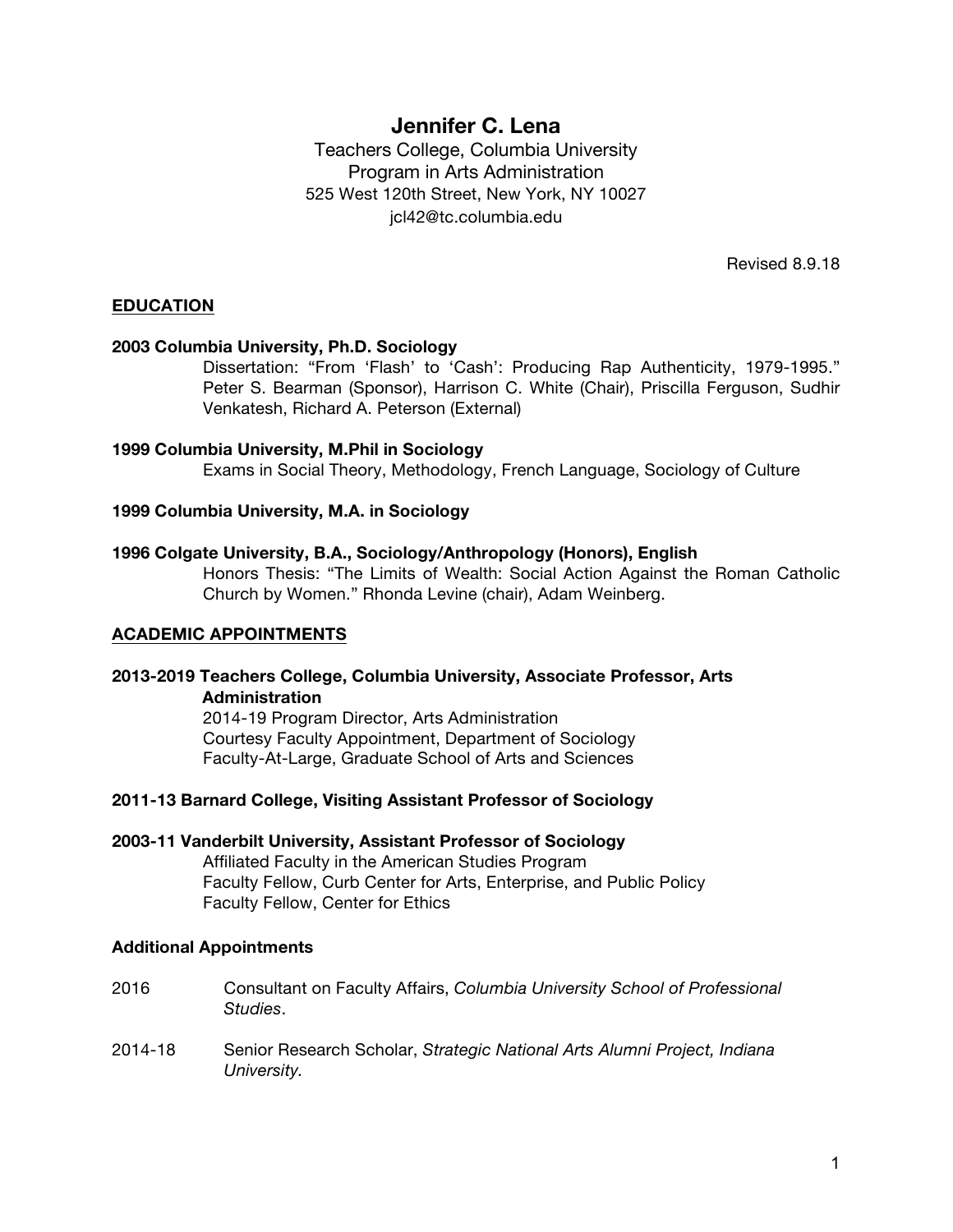- 2008-14 Research Scholar*, Strategic National Arts Alumni Project, Indiana University.*
- 2007-8 Faculty Fellow, *Center for Arts and Cultural Policy Studies, Princeton University, Woodrow Wilson School.*

2000 Inaugural Resident Scholar**.** "Hip Hop America: Roots, Rhythm and Rage,"

*Brooklyn Museum of Art*.

### **AWARDS & DISTINCTIONS**

Best Paper Award, 2017 Davis Conference on Qualitative Research, UC Davis Graduate School of Management.

*Choice Magazine* "Outstanding Academic Titles of 2012" for *Banding Together*.

Grammy Award nomination (co-commissioner). Best Small Ensemble Performance, "Hilos" (2011).

# **BOOKS**

2012 **Lena, Jennifer C.** Banding Together: How Communities Create Genres in Popular Music. Princeton University Press.  *(paperback in 2014)*

*Awards*: Named one of *Choice Reviews'* Outstanding Academic Titles for 2012

*Reviewed*: *European Journal of Communication* (March 2017); Sociologica (January 2014); *Journal of Popular Music Studies* (September 2013); *American Journal of Sociology* (January 2013, Vol. 118 (4): 1145-1147); *Contemporary Sociology* (March 2013, Vol. 42 (2): 254-5); *Times Higher Education* (UK, March 1, 2012), *Choice Reviews* (August, 2012)

*Discussed*: Author Meets Critics, Social Science History Association (November 2011).

2019 **Lena, Jennifer C.** Entitled: Artistic Legitimation and the Democratization of Taste. Princeton University Press.

# **ARTICLES IN REFEREED JOURNALS**

- 1. **Lena, Jennifer C.** 2018. "The Process Model of Closure and Nonprofits: The Exit of Exit Art." *Journal of Arts Management, Law, and Society.* Vol. 48 (1): 17-31.
- 2. **Lena, Jennifer C.** and Vaughn Schmutz. 2017. "Cultural Production and Circulation." Oxford Bibliographies in Sociology.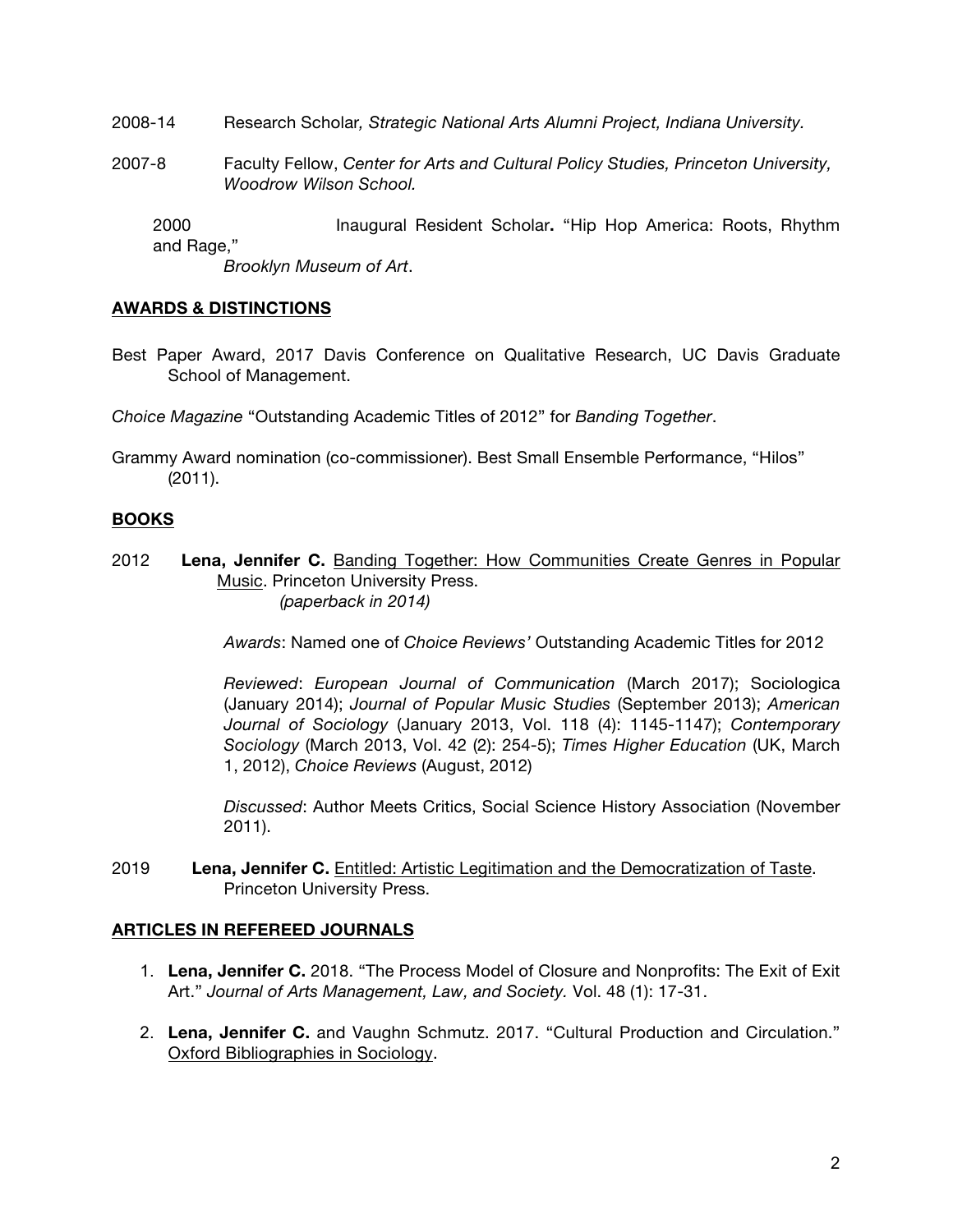- 3. **Lena, Jennifer C.** 2015. "Culture, Production of: Prospects for the Twenty-First Century." International Encyclopedia of the Social and Behavioral Sciences*.* 2nd Edition. Section Ed. Kees van Rees; Ed. in Chief, James Wright. Elsevier. Pp. 608-613.
- 4. **Lena, Jennifer C.** and Erin Johnston. 2015. "U.S. Cultural Engagement with Global Muslim Communities: Contours and Connections in an Emerging Field." *Grantmakers in the Arts Reader.* Vol. 26 (1): 9-13.
- 5. **Lena, Jennifer C.** and Danielle Lindemann. 2014. "Who is an Artist? New Data for an Old Question." *Poetics*. Special issue: Art at the Crossroads. Ed. Victoria Alexander and Anne Bower. Vol. 43: 70-85.
- 6. **Lena, Jennifer C.** and Mark C. Pachucki. 2013. "The sincerest form of flattery: Innovation, repetition, and status in an art movement." *Poetics*. Vol. 41 (3): 236-264.
- 7. **Lena, Jennifer C**. and Richard A. Peterson. 2011. "Politically-Purposed Music Genres." *American Behavioral Scientist*. Special issue: Globalization and Diversity in Cultural Fields: Comparative Perspectives on Music, Literature and Television. Vol. 55 (5): 574- 588.
- 8. Pachucki, Mark A., **Jennifer C. Lena** and Steven Tepper. 2010. "Creativity narratives among college students: Sociability and everyday creativity." *The Sociological Quarterly*. Vol. 51: 122–149.
- 9. **Lena, Jennifer C.** and Richard A. Peterson. 2008. "Classification as Culture: Types and Trajectories of Music Genres." *American Sociological Review*. Vol. 73 (5): 697-718.

Reprinted in Wray, Matt. 2013. Cultural Sociology: An Introduction. New York: W. W. Norton & Company. Pp. 239-267.

10. **Lena, Jennifer C.** 2008. "Voyeurism and Resistance in Rap Music Videos." *Communication and Critical/Cultural Studies*. Vol. 5 (3): 264-279.

> Reprinted in Neal, Mark Anthony and Murray Forman (eds.). 2011. That's the Joint!: The Hip-Hop Studies Reader. 2<sup>nd</sup> Edition. New York: Routledge.

- 11. **Lena, Jennifer C.** 2007. "Measures of Diversity: Lessons from Rap Music, 1979-1995." *Studi Culturali*. Vol. 1: 137-160.
- 12. **Lena, Jennifer C.** 2006. "Social Context and Musical Content: Rap Music, 1979-1995." *Social Forces*. Vol. 85 (1): 479-495.

Reprinted in Lune, Howard, Enrique S. Pumar and Ross Koppel (eds.). 2009. Perspectives in Social Research Methods and Analysis: A Reader for Sociology. Sage.

13. **Lena, Jennifer C.** 2004. "Meaning and Membership: Samples in Rap Music, 1979 to 1995." *Poetics*. Vol. 32 (3-4): 297-310.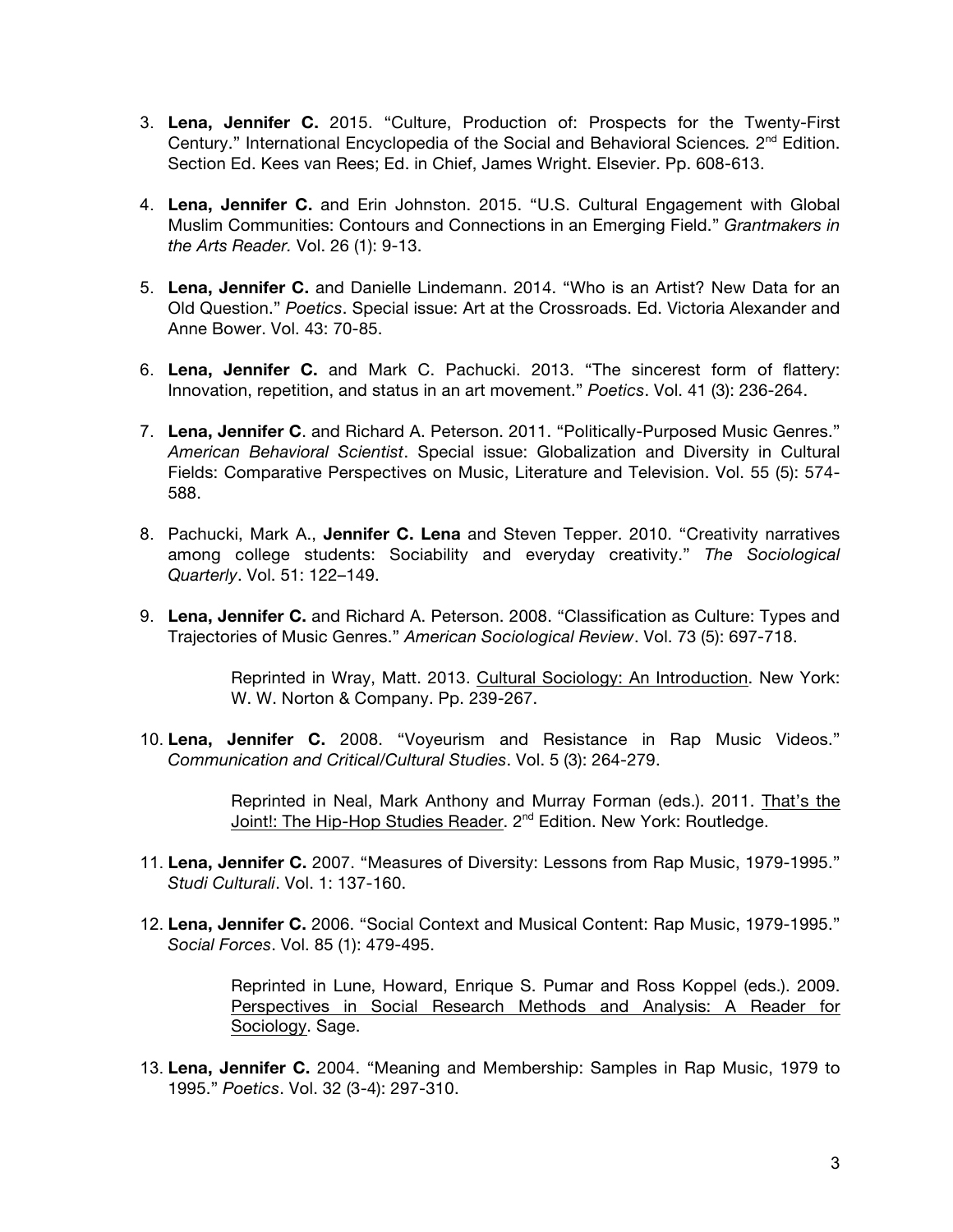- 14. **Lena, Jennifer C.** 2003. "Psyops, Propaganda, and Gangsta Rap: Why is Saddam Hussein Rapping for the CIA?" *Radical Society*. Vol. 30 (1): 25-30.
- 15. Schindler, Amy and **Jennifer C. Lena**. 2000. "Promise Keepers in Perspective: Organizational Characteristics and Men's Religious Movements." Pp. 209-224 in Research in the Social Scientific Study of Religion. Volume 11. Edited by Joanne Marie Greer and David O. Moberg. Stamford, Connecticut: JAI Press, Inc.

# **Articles Under Review**

Lena, Jennifer C. and Omar Lizardo. "The Making of an 'Omnivorous Generation.'

### **Manuscripts in Progress**

Christopher Bail, **Jennifer C. Lena,** Omar Lizardo, Terence McDonnell, Ann Mische, John Mohr, Iddo Tavory, and Frederick Wherry. Measuring Culture. Under contract at Columbia University Press.

# **BOOK CHAPTERS**

- 1. **Lena, Jennifer C.** 2015. "Genre: Relational Approaches to the Sociology of Music." Routledge International Handbook of the Sociology of Art and Culture. Pp. 149-160 in Laurie Hanquinet and Mike Savage (eds.). New York: Routledge.
- 2. **Lena, Jennifer C.** 2013. "Authenticity and Independence in Rap Music and other Genre Communities." Explorations in Music Sociology: Examining the Role of Music in Social Life. Pp. 232-240 in Sara Horsfall, Jan-Martijn Meij, and Meghan Probstfield (eds.). Boulder, CO: Paradigm Publishing.
- 3. **Lena, Jennifer C.** 2011. "Tradition and Transformation at the Fan Fair Festival." Pp. 224-248 in Negotiating Values in the Creative Industries: Fairs, Festivals and Competitive Events, ed. Brian Moeran and Jesper Strandgaard Pedersen. Cambridge University Press.
- 4. **Lena, Jennifer C.** and Daniel B. Cornfield. 2008. "Immigrant Arts Participation in Nashville." Pp. 147-169 in Engaging Art: The Next Great Transformation of America's Cultural Life, ed. By Steven Tepper and William Ivey. New York: Routledge.

# **ESSAYS**

- 1. **Lena, Jennifer C.** January/February 2013. "A Visit From The Credibility Squad." *Pacific Standard*. Pgs. 32-35.
- 2. **Lena, Jennifer C.** and Peter Levin. 2009. "Valuing Art." *Contexts*. Vol. 8 (2): 60-62.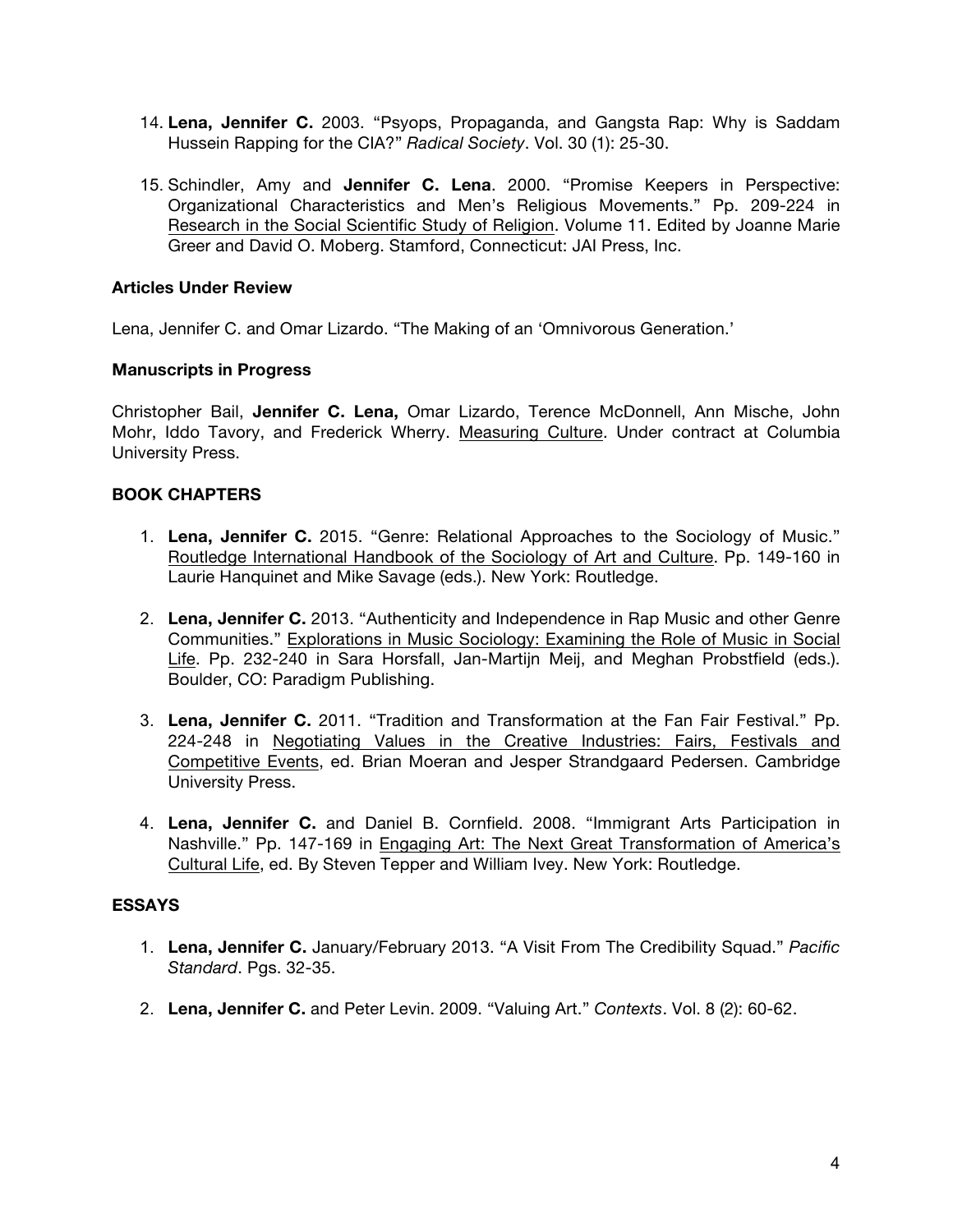### **RESEARCH REPORTS**

- 1. **Lena, Jennifer C.** and Gemma Mangione. 2018. "Strengthening Cultural Enterprises as Community Institutions: Arts Management Program Needs Assessment." Sabreen Organization for Artistic Development and the U.S. Department of State.
- 2. **Lena, Jennifer C.** 2014. "Making It Work: The Education and Employment of Recent Art Graduates." Annual Report on the 2013 Strategic National Arts Alumni Project (SNAAP). With Sally Gaskill, Rebecca F. Houghton, Amber Lambert, Angie Miller, and Steven J. Tepper. Pp. 1-30.
- 3. **Lena, Jennifer C.** 2014. "An Organizational Autopsy of Exit Art: Non-Profit Closure as Successful Management." Executive Report. NYU Fales Library, Exit Art Archives. Pp. 1-23.
- 4. **Lena, Jennifer C.** and Erin Johnston. 2014. "U.S. Cultural Engagement with Global Muslim Communities: Contours and Connections in an Emerging Field." Expanded report with index. NYU Brademas Center. Pp. 1-83.
- 5. **Lena, Jennifer C.** 2014. "When Non-Profits Change Leaders: CEO Transitions, Strategic and Cultural Concerns." Brooklyn Academy of Music, NEXT Transition Advisors. Pp. 1-8.
- 6. **Lena, Jennifer C.** and Mitali Banerjee. 2014. "Annotated Bibliography for American Jewish World Service." American Jewish World Service, NEXT Transition Advisors. Report on executive transitions in non-profit service organizations. Pp. 1-21.
- 7. **Lena, Jennifer C.** 2014. "Every Entrance is an Exit: The Last Year of Exit Art." Narrative Report. NYU Fales Library, Exit Art Archives. Pp. 1-45.
- 8. Gaskill, Sally, Steven Tepper and George Kuh with Rebecca Houghton, Amber D. Lambert, **Jennifer C. Lena**, Danielle Lindeman, and Angie L. Miller. 2013. "An Uneven Canvas: Inequalities in Artistic Training and Careers." Strategic National Arts Alumni Project Annual Report. Pp. 1-34.
- 9. Lindemann, Danielle and Steven Tepper, with Sally Gaskill, Scott D. Jones, George D. Kuh, Amber D. Lambert, **Jennifer C. Lena**, Angie L. Miller, Kendall Park, Ellen B. Rudolph, and Leah Vanderwerp. 2012. "Painting with Broader Strokes: Arts Alumni, Artistic Contributions, and Achievement." National Endowment for the Arts Report on the 2010 Strategic National Arts Alumni Project (SNAAP). Pp. 1-38.
- 10. Kuh, George and Steven Tepper with Sally Gaskill, Scott D. Jones, Amber D. Lambert, **Jennifer C. Lena**, Danielle Lindemann, Elizabeth Long-Lingo, Angie L. Miller, Rick Shoup, Kendall Park, Carly Rush and Leah Vanderwerp. 2012. "A Diverse Palette: What Arts Graduates Say About Their Education and Careers." Strategic National Arts Alumni Project Annual Report. Pp. 1-36.
- 11. Kuh, George and Steven Tepper with Sally Gaskill, Scott D. Jones, John Kennedy, Amber D. Lambert, **Jennifer C. Lena**, Elizabeth Long-Lingo, Angie L. Miller, and Carly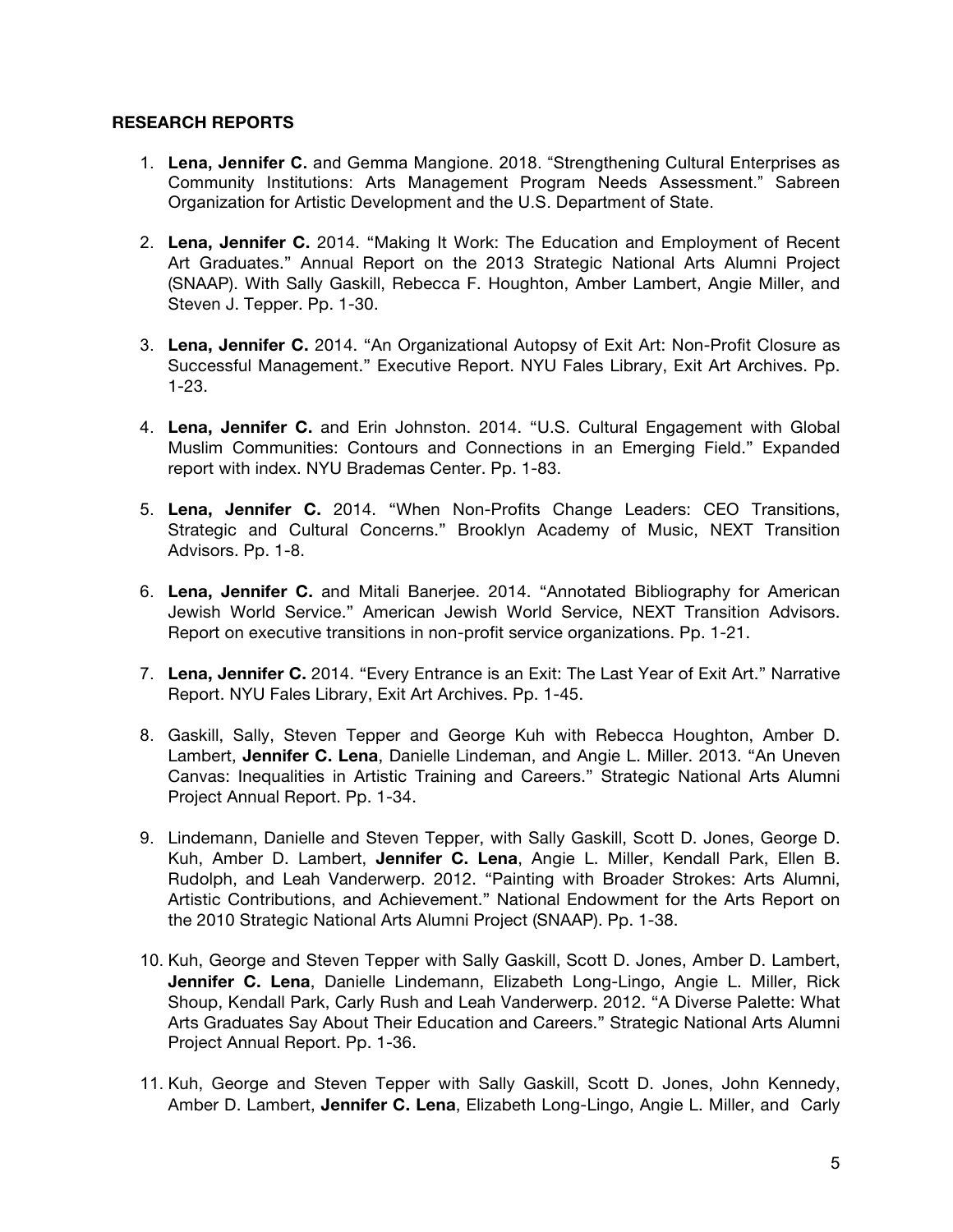Rush. 2011. "Forks in the Road: The Many Paths of Arts Alumni." Strategic National Arts Alumni Project Annual Report. Pp. 1-22.

- 12. National Endowment for the Arts. 2010. "Live from Your Neighborhood: A National Study of Outdoor Arts Festivals." NEA Research Report #51.
- 13. DiMaggio et. al. 2008. "Notes Toward an Agenda for Research on Orchestras." New York: Mellon Foundation.

# **BOOK REVIEWS**

- 1. **Lena, Jennifer C.** 2017. Book review of Artifacts and Allegiances: How Museums Put the Nation and the World On Display (By Peggy Levitt. 2015) *Contemporary Sociology.*  Vol. 46 (1): 98-9.
- 2. **Lena, Jennifer C.** 2014. Book review of Music, Style, and Aging: Growing Old Disgracefully? (By Andy Bennett. 2013.) *Contemporary Sociology*. Vol. 43: 500-501.
- 3. **Lena, Jennifer C.** 2009. Book review of Hollywood Highbrow: From Entertainment to Art. (By Shyon Baumann. 2008.) *American Journal of Sociology*. Vol. 114 (6): 1894- 1896.
- 4. **Lena, Jennifer C.** 2007. Book review of Extreme Metal: Music and Culture on the Edge. (By Keith Kahn-Harris. 2007.) *American Journal of Sociology*. Vol. 113 (3): 927-929.
- 5. **Lena, Jennifer C.** 2005. Book review of Real Country: Music and Language in Working-Class Culture. (By Aaron A. Fox. Duke University Press. 2004.) *American Journal of Sociology*. Vol. 111 (2): 652-654.

# **ONLINE ESSAYS**

- 1. November 7, 2012. "A Mix-Tape for Our President." Princeton University Press Election 101 Blog. http://blog.press.princeton.edu/2012/11/07/a-mix-tape-for-our-president/.
- 2. June 22, 2012. "The Ancient Problem of Unruly Music." (A conversation with Jonathan A. Neufeld.) http://blog.press.princeton.edu/2012/06/22/the-ancient-problem-of-unrulymusic-more-from-jenn-lena-on-music-and-the-election/.
- 3. May 1, 2012. "Campaign Songs and Campaign Wrongs." Princeton University Press Election 101 Blog. http://blog.press.princeton.edu/2012/05/01/campaign-songs-andcampaign-wrongs/.
- 4. April 11, 2012. "Political (Dis)chord?" Princeton University Press Election 101 Blog. http://blog.press.princeton.edu/2012/04/11/political-dischord-jennifer-lena-talkspolitical-branding-through-song/
- 5. March 3, 2012. "The Disintegration of Genres." Culture Digitally. http://culturedigitally.org/2012/03/the-disintegration-of-genres/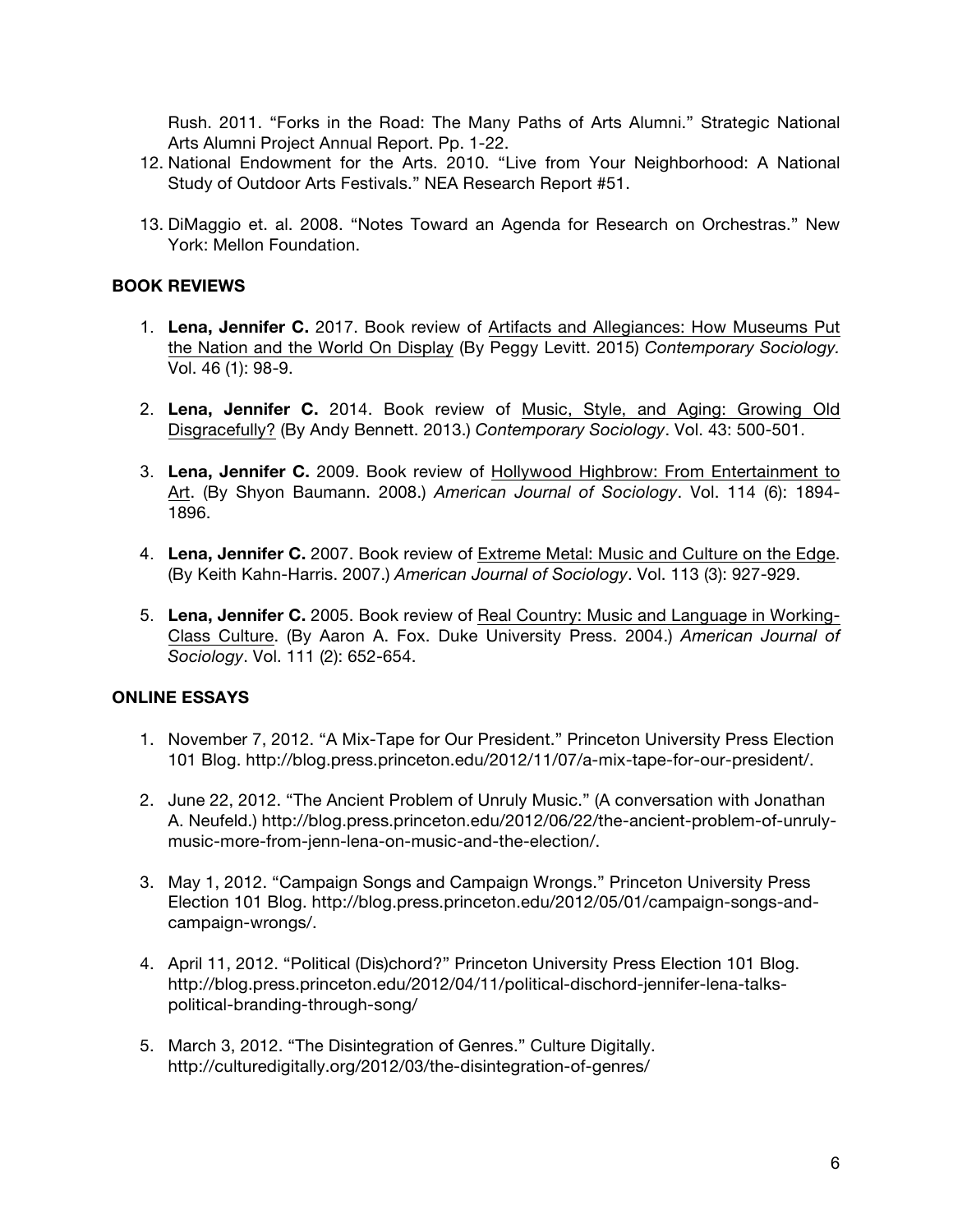- 6. February 16, 2012. "Top of the pops." Culture Digitally. http://culturedigitally.org/2012/02/top-of-the-pops/
- 7. November 11, 2008. "Testing the limits of knowledge." OrgTheory. https://orgtheory.wordpress.com/2008/11/11/testing-the-limits-of-knowledge/

### **ELECTED, ADVISORY, AND EDITORIAL POSITIONS**

- 2017- Co-Editor In Chief. *Poetics.*
- 2014- Co-Editor, *Culture and Economic Life.* Book Series with Stanford University Press. With Frederick Wherry and Greta Hsu.
- 2015-17 Chair (& Chair Elect). Sociology of Culture Section. ASA.
- 2015-16 Editorial Board Member. *Poetics.*
- 2014-17 Editorial Board Member. *Contemporary Sociology.*
- 2011-17 Editorial Board Member. *Sociology Compass*
- 2013 Committee Member. Clifford Geertz Article Prize Committee, ASA Culture **Section**
- 2010-11 Culture Reviews Editor. *Contexts Magazine*
- 2009-11 Editorial Board Member. *Social Forces.*
- 2008-11 Secretary-Treasurer (COO). Sociology of Culture Section, American Sociological Association.
- 2008-10 Network Co-Chair. Culture Section, Social Science History Association.
- 2008 Member. Informal Working Group on Festivals, National Endowment for the Arts.
- 2008 Committee Member. Mirra Komarovsky Book Award, Eastern Sociological Association Best Book Prize.
- 2004-5 Committee Member. Sociology of Culture Section Nominations Committee. American Sociological Association.

### **RESEARCH GRANTS**

- 1. Pl. 2018. "Strengthening Cultural Enterprises as Community Institutions: Arts Management Program." United States Department of State, Consulate General, in collaboration with Sabreen Organization and Bethlehem University. (\$35,090).
- 2. PI. 2015. "Fordham University, Continuous Strategic Planning: Literature Review." AKA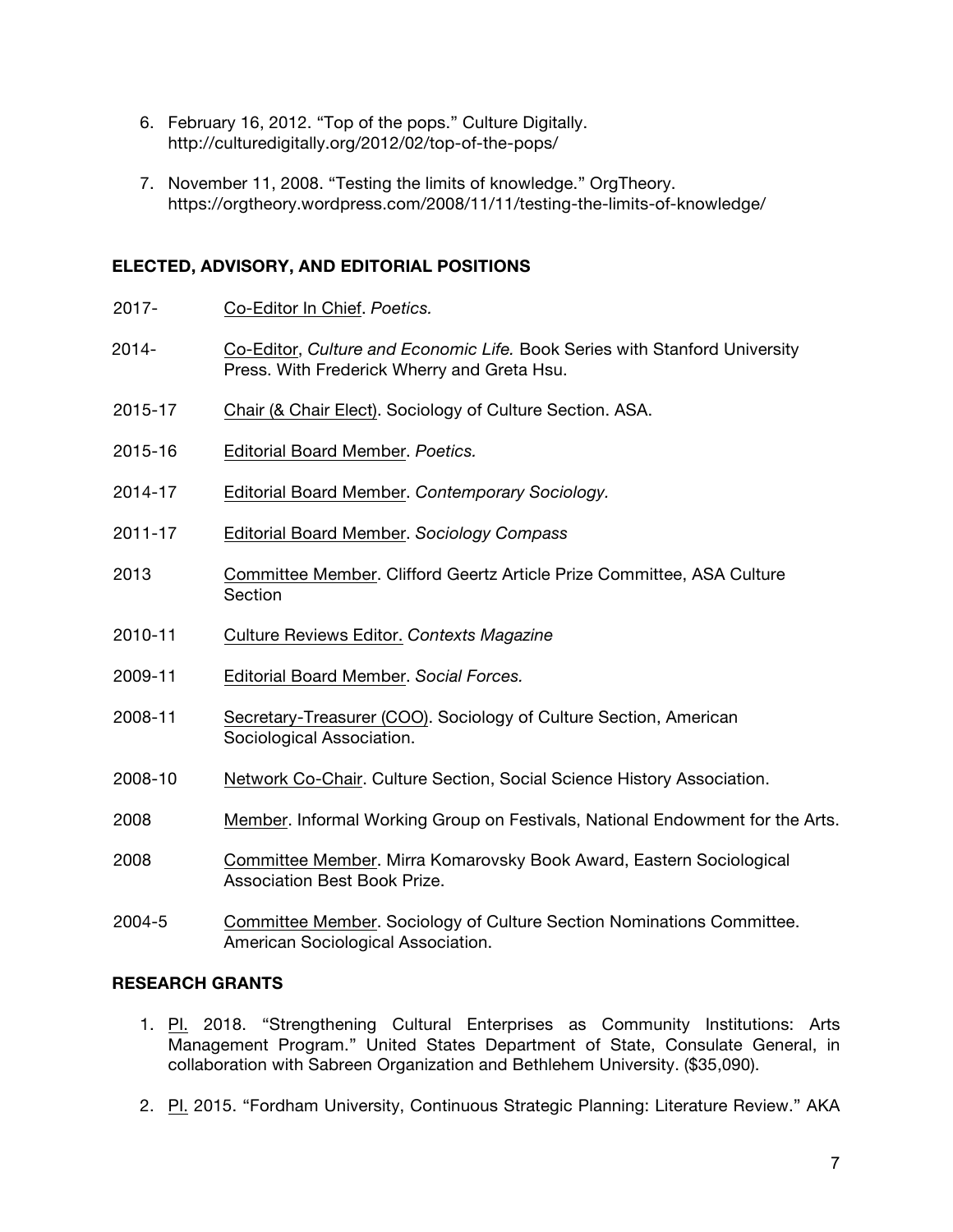Strategy (\$6,000).

- 3. PI. 2014. "Annotated Bibliography of Executive Transitions." NEXT Transition Advisors (\$5,000).
- 4. PI. 2014. With NYU's Brademas Center. "U.S. Cultural Engagement with Global Muslim Communities." Rockefeller Foundation and Ford Foundation (\$10,010.50).
- 5. PI. 2013-14. With NYU's Fales Library and Exit Art. "Exit Art's Closure—The Reasons, the Way, and the Results." Booth-Ferris Foundation (\$25,000). The Pollock-Krasner Foundation (\$2,000). The Rauschenberg Foundation (\$10,000).
- 6. Research Associate. 2008-12. "Strategic National Arts Alumni Project." Supported by Surdna Foundation, National Endowment for the Arts, Houston Endowment, Barr Foundation, Cleveland Foundation and administered by Indiana University's Center for Postsecondary Reform (\$4,200,000 in grant support).
- 7. Visiting Professor**.** 2010. Advertising Educational Foundation. Host: DDB Worldwide (\$3,500).
- 8. PI. 2009-10. (with Jonathan Neufeld) "Music, Authority and Community." Vanderbilt University Research Scholars Grant, Collaborative Interdisciplinary Research Grants program (\$49,840).
- 9. PI. 2008-9. (with Jonathan Neufeld, Joy Calico, and Gabriela Frank) Incubation Group: Music in the Americas. Vanderbilt University, Center for the Americas (\$25,000).
- 10. 2008-9. Competitive grant for extension of sabbatical. Vanderbilt University (c. \$27,000).
- 11. P.I. 2007-8. (with Steven A. Wernke, Francisco Estrada Belli, William R. Fowler, and Pierre R. Colas) Spatial Analysis Research Lab (SARL): An Advanced Geographical Information System and Remote Sensing Facility. Vanderbilt University Discovery Infrastructure Grant (\$44,528.24).
- 12. Pl. 2006. Summer Research Grant for "Festival City." Curb Center for Art, Enterprise, and Public Policy, Vanderbilt University (\$9,200).
- 13. P.I. 2006. Mapping Working Group, Curb Center for Art, Enterprise and Public Policy, Vanderbilt University (\$10,500).

### **Other Creative Work**

Interview with Gracie Management Production's non-profit documentary on Artificial Intelligence and Music. (2018)

Interview with *Pitch* podcast: Episode 4, "Backtracking." Online at SoundCloud, iTunes. On NPR affiliates and WNYC. (2014)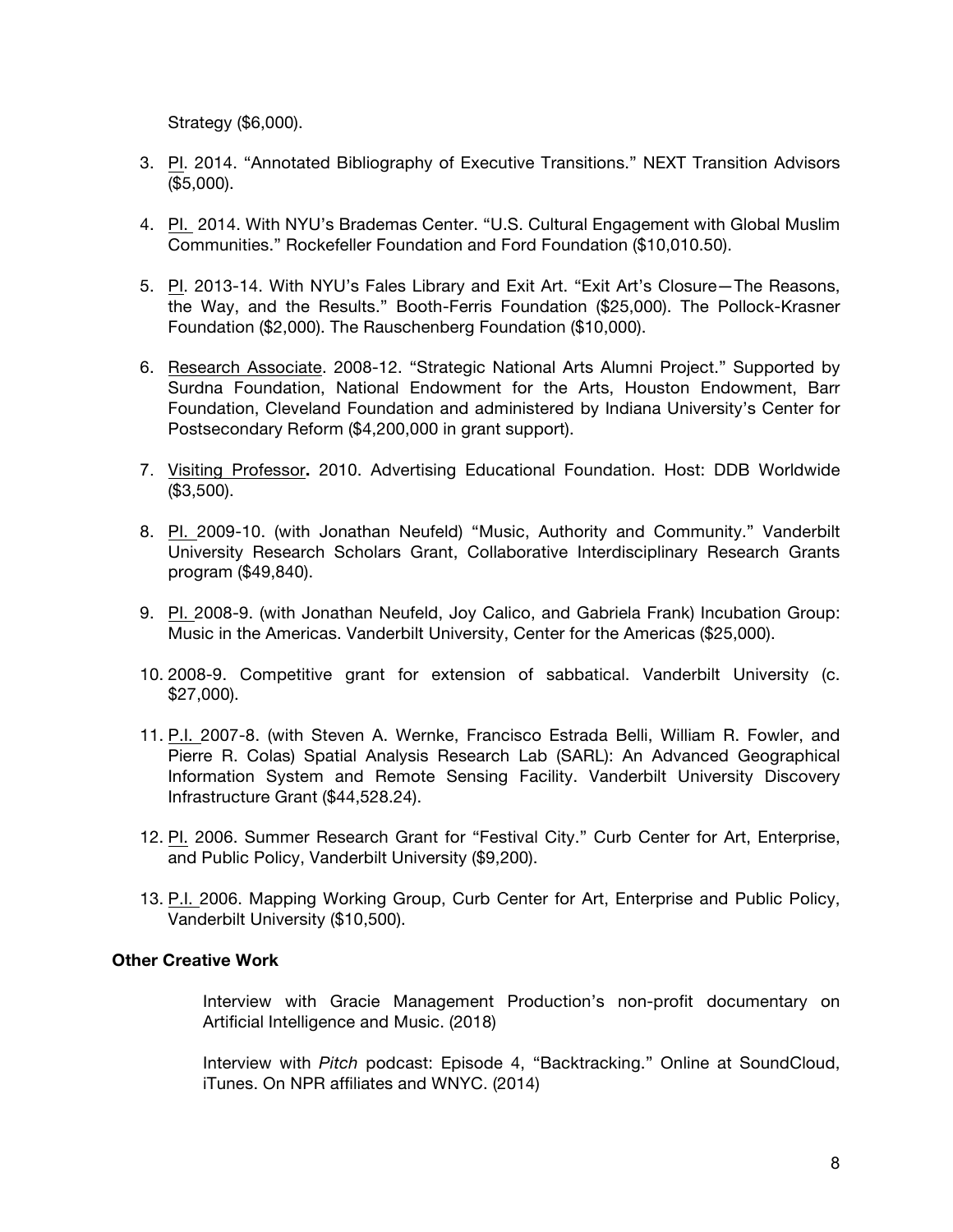Interview with Princeton University Press blog about *Banding Together*. (January 25, 2012) [http://blog.press.princeton.edu/2013/01/25/jennifer-lena-interview](http://blog.press.princeton.edu/2013/01/25/jennifer-lena-interview-about-book-banding-together/)[about-book-banding-together/](http://blog.press.princeton.edu/2013/01/25/jennifer-lena-interview-about-book-banding-together/)

Interview with WNYC *Soundcheck* about *Banding Together*. (Feb 10, 2012)

The GLF Project. Organized concert, lecture events for composer Gabriela Frank. Co-commissioner of Contemporary Classical work titled, "Hilos," recorded in August 2010 for Naxos Records. Nominated for a 2012 *Grammy Award, Best Small Ensemble Performance*. (2010-12)

"Copyright Criminals" screening, director visit by Kembrew McLeod. Event selected as "Critics Pick" by *Nashville Scene*. (2010)

"Photographs of Milt Hinton." Organized lecture by David Berger & display of photographs. (2004)

Blogging for: Scripted Whim, First Five, Princeton University Press Election 101 Blog, OrgTheory, Culture Digitally, What is the What.

# **INVITED PRESENTATIONS**

### *2019*

Topic TBD. Aesthetics Work Group. Department of Philosophy. College of Charleston.

*2018*

- "Occupational Identity and Expertise: The Accessibility Crisis in Arts Organizations." (with Gemma Mangione.) "21<sup>st</sup> Century Artworlds & Their Discontents" panel. Eastern Sociological Society. Baltimore, MD.
- "'What I do is worth doing:' Artists in the Age of Paraprofessionalism." The Work of Art: Value in Creative Careers Panel. Eastern Sociological Society. Baltimore, MD. (declined due to illness).
- "Classification in Music and Art." Classification Seminar, Center for Cultural Analysis, Rutgers University.
- Topic TBD. Culture and Society Workshop. Northwestern University Sociology Department.

*2017*

- "From Dissertation to Book." Sociology of Culture Section, American Sociological Association Conference, Montreal, CA.
- "Music & Categories." Respondent. Academy of Management Conference. Atlanta, GA. (cancelled)
- "Institutionalization and Arts Organizations." Arts and Culture, Columbia School of Journalism.

### *2016*

"Banding Together and a Sociological Approach to Genre." Belmont University.

"Emergence: Genre and Authenticity in Rap Music." International Hip Hop Studies Conference. Cambridge University, UK. (Declined)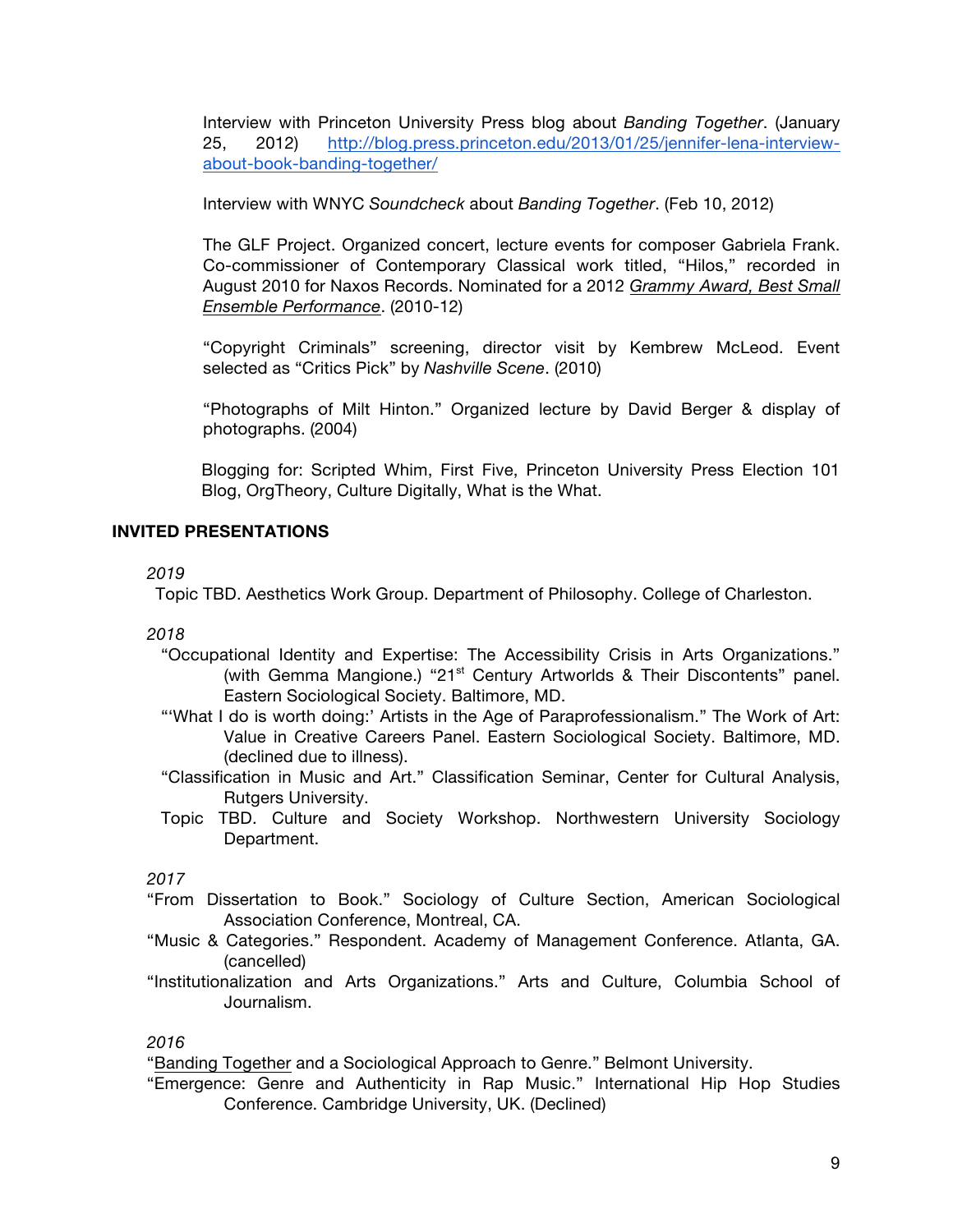- "Genre and Classification." Social Sciences Summer Program. INCITE, Columbia University.
- "Institutionalization and Arts Organizations." Arts and Culture, Columbia School of Journalism.

### *2015*

"Banding Together and a Sociological Approach to Genre." Department of Music, Graduate seminar: Theories of Identity, Place, and Time in Popular Music Analysis. University of Pennsylvania.

*2014*

- "Why Listening is Overrated: A Relational Approach to Classifying Style and Excellence in Music." Global Literary Networks Conference. University of Chicago.
- "Kill Your Idols: Relational Principles and Inductive Categories in the Study of Culture." Measuring Culture Conference, UCSB.

#### *2013*

"What is an Artist?: New (SNAAP) Data for an Old Question." 3 Million Stories: Understanding the Lives and Careers of America's Art Graduates conference. Nashville, TN.

### *2012*

"Relational and Multi-Method Approaches to Category Construction." Measuring Culture Conference. University of British Columbia, Vancouver, BC.

"Banding Together."

- AKD lecture, Montclair State University.
- Sociology Department, Notre Dame University.
- New Pathways for the Social Sciences, Columbia University.

"Slumming: The Reproduction of Prestige." Culture Workshop, Sociology Department, Notre Dame University.

"The Emergence of Popularity: Status in Rap Music." Organizational Behavior Group. Stanford University Graduate School of Business.

"Innovation and Politics in Rap Music." AFASC3930, "Hip Hop and Social Inequality." African American Studies Program, Columbia University.

#### *2011*

"The sincerest form of flattery: Peer imitation and financial success in an art world."

- Sociology Department, University of Toronto.
- Quantitative Methods in the Social Sciences research seminar, Columbia University.
- Economic Sociology Workshop, Stanford University.
- Organizations and Markets workshop, Chicago Booth School.

#### *2010*

"Never Mind the Bullocks: Here's the Formal Sociologist." Politics, Economy and Culture Workshop. Indiana University.

#### *2009*

"Notes on Music in the Digital Age." Thematic Session: "Commerce, Creativity, and Community in the Digital Age." American Sociological Association. San Francisco, CA.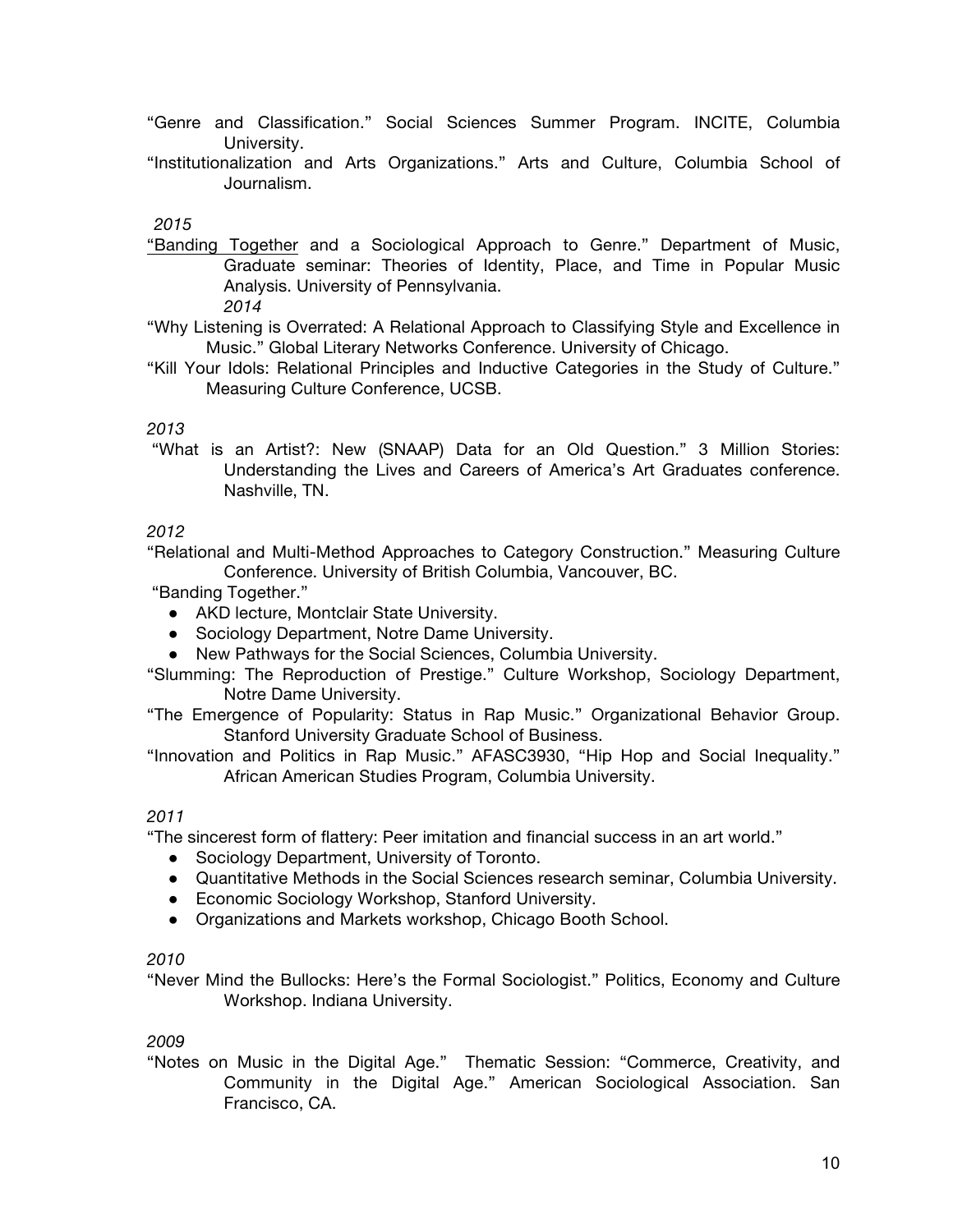*2008* 

- "Research Notes on the Creative Campus Project." Creative Campus Caucus, Andrew W. Mellon Foundation. New York, NY.
- "Context and Content in the Sociology of Art." Sociology Department Colloquium Series. Franklin and Marshall College. Lancaster, PA.
- "Festival City: Corporate Sponsorship and the Branding of Nashville, TN." Urban Ethnography Workshop. University of Pennsylvania. Philadelphia, PA. *2007*

"Social Structure and Compositional Elements: Rap Music as a Pilot Case."

- Department of Sociology Colloquium Series, Rutgers University.
- Chapel Hill Sociology Department Colloquium Series, University of North Carolina, Chapel Hill.
- "Resources and Phases in Music Genre Formation." Cultural and Political Sociology Workshop. University of Carolina, Chapel Hill. Chapel Hill, NC.
- "Playing Yourself?: Authenticity, Identity and Cultural Consumption." Thinking Outside of the Box: A Series of Lunchtime Talks with a Philosophical Flavor. Nashville Public Library. Nashville, TN.
- "Festival City: The Ecology of Urban Events and the Festivalization Hypothesis." Center for Arts and Cultural Policy Studies. Princeton University. Princeton, NJ.
- "Mapping the Creative Campus: Understanding Networks and Social Processes." Workshop on Health and Social Structure, Department of Sociology and Department of Health Care Policy, Medical School. Harvard University. Cambridge, MA. With Mark Pachucki and Steven Tepper.

# *2006*

"Music Social Movements: Rap." McGill Hall Hours, Vanderbilt University. Convocation Series, Belmont University.

# *2005*

- "Voyeurism, Authenticity and the Gaze: Rap Music Videos as Cultural Tourism." Workshop on Culture and Institutions. University of Georgia. Athens, GA.
- "Social Networks and Identity in Science and the Arts." Mellon Fresh Combinations Interdisciplinary Graduate Program, on Discourse Analysis and Social and Political Thought. Vanderbilt University. Nashville, TN.

# *2004*

"Keepin' It Real & Getting' Paid: Commercial Culture and Authenticity in Rap Music." Keynote speaker at Sociology Majors and Minors Association. Vanderbilt University.

# *2002*

"Case Making and Breaking: Meaning in Rap Career Sequences." Keynote speaker at Annual Sociology Symposium. Providence College. Providence, RI.

# **CONFERENCE PRESENTATIONS**

*2017*

"An Organizational Autopsy of Exit Art: Non-Profit Closure as Management Success."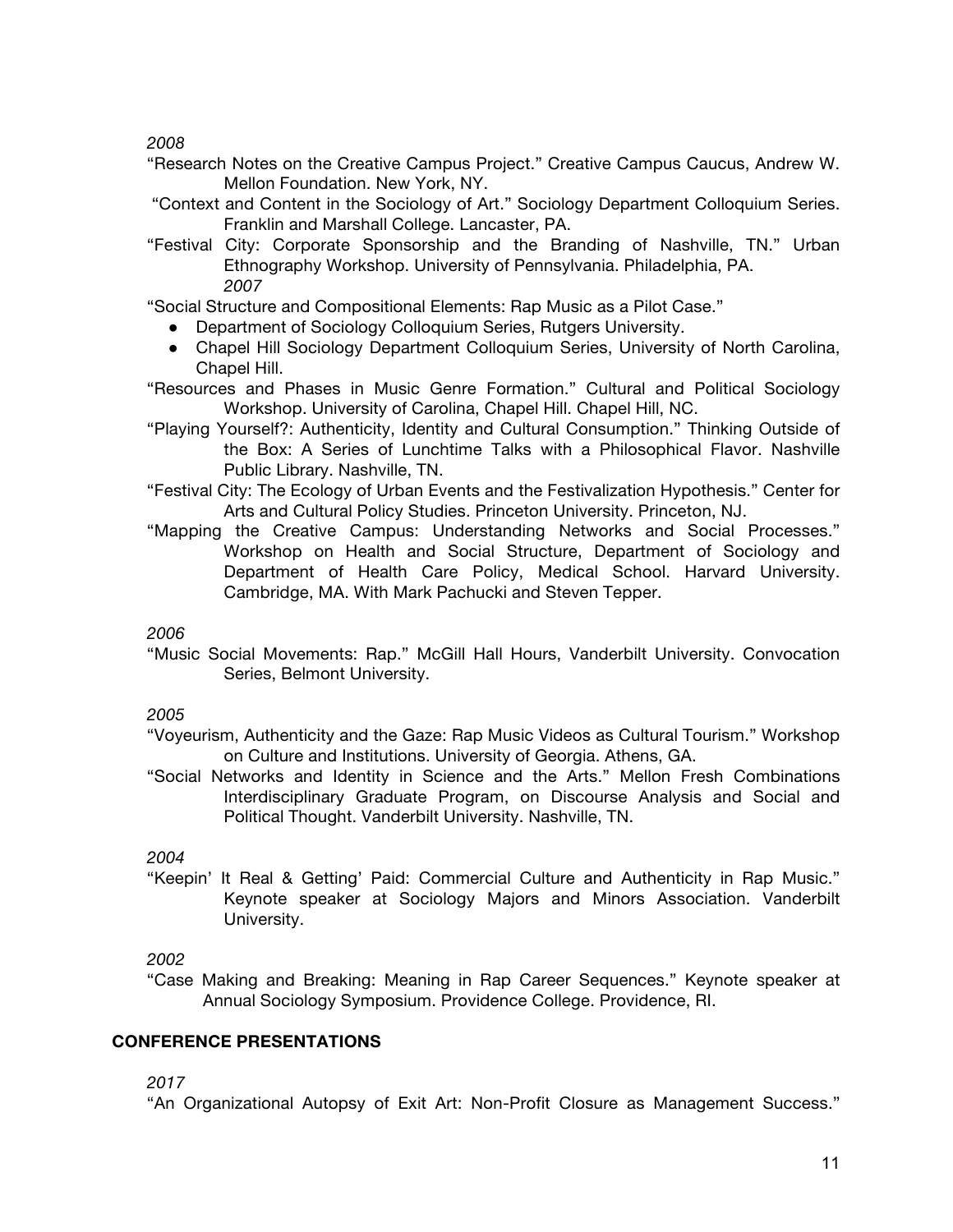2017 Davis Conference on Qualitative Research, UC Davis Graduate School of Management. *Best Paper Award.*

*2016*

- Panel Respondent, Second Annual Authenticity Conference, School of Commerce, University of Virginia.
- "The Omnivorous Generation:' Artistic Valorization and Institutional Work in the 20<sup>th</sup> Century United States." Social Science History Association. Chicago, Il. (With Omar Lizardo)

*2015*

"Institutional Entrepreneurship, Artistic Valorization, and the Generation of Cultural Taste." American Sociological Association. Chicago, Il. (With Omar Lizardo)

- "Tracing Cultural Durability: Stability, Change, and Emergence" with Christopher A. Bail, and "Making a Case: Identifying Case Studies" with Bail, Lizardo, McDonnell, Mohr, Mische, Tavory, Vaisey and Wherry. Measuring Culture Conference, Notre Dame University.
- "Toward a Theory of Emergence: Authenticity in Culture Fields." Stanford Graduate School of Business.

*2014*

- Critic. "Author Meets Critics for Paolo Parigi, *The Rationalization of Miracles*." Social Science History Association.
- "Crowd-funding Communities and Changing Practices of Cultural Production." Social Science History Association. (With Terence McDonnell)
- "Institutional and Organizational Foundations for Omnivorousness in the U.S." American Sociological Association. San Francisco, CA.
- Discussant. "What's Next? A Panel Discussion on the Future Prospects for Measuring Culture." Measuring Culture Conference 2. University of California, Santa Barbara.

*2012*

Discussant. Art Panel. Eastern Sociological Society.

- "The Ground on Which the Race Was Run." Experience Music Project & IASPM conference. New York, NY.
- Critic. Author Meets Critics panel for Gregory J. Snyder, Graffiti Lives: Beyond the Tag in New York's Urban Underground. American Sociological Association. New York, NY.

*2011*

"Slumming and the Reproduction of Prestige." The Politics of Cultural Production panel, American Sociological Association. Las Vegas, NV.

# *2010*

"Recognition and Renown in Rap Music: Tracing Reputation Through Aesthetic Conventions." American Sociological Association. Atlanta, GA. (With Mark A. Pachucki)

- "Omnivorousness: Taste, Participation, or Attitude?" American Sociological Association. Atlanta, GA. (With Katherine Everhart)
- "Aesthetic networks: Meaning structures and peer evaluations in rap music." International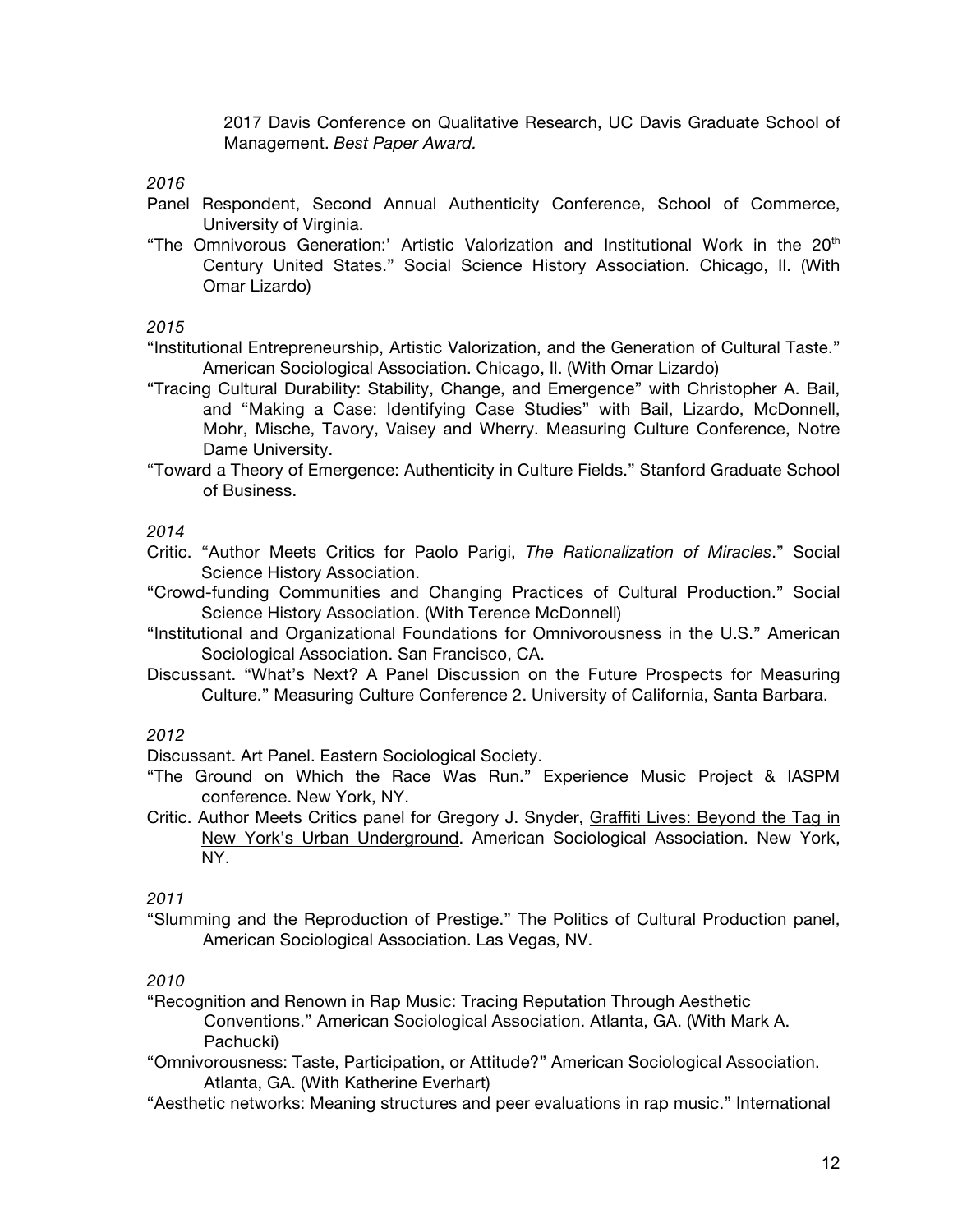Network for Social Network Analysis (INSNA), aka "Sunbelt." Riva del Garda, Italy. (With Mark A. Pachucki.)

#### *2009*

"Press Kits and the Myth of Professional Autonomy." Jobs, Occupations and Professions session. American Sociological Association. San Francisco, CA.

### *2008*

- "Classification of Music Types and Trajectories." Classification in the Arts and Media. Erasmus University. Rotterdam, NL. (With Richard A. Peterson)
- "Intellectuals Do Not Have Aesthetic Experiences." Popular Culture and Communications Panel, Culture Section Anniversary Symposium. Harvard University. Boston, MA.
- "The Professional Tastes of Music Critics." The Production of Culture and the Arts panel. Social Science History Association. Miami, FL.
- "Are Music Genres Viable in Emerging Media Worlds?" Exploring New Media Worlds: Changing Technologies, Industries, Cultures and Audiences in Global and Historical Context. Texas A&M University. College Station, TX. (With Richard A. Peterson)
- Discussant. Arts and Culture panel. Inter-Ivy Sociology Symposium. Princeton University. Princeton, NJ.

#### *2007*

- "Festival City: The Ecology of a Creative City." Place, Space, and the Making of Identity. Social Science History Association. Chicago, Il. (With Jonathan Wynn)
- "Mapping Music Genre Trajectories." Plenary Session. Research Network, Sociology for the Arts conference of the European Sociological Association. Lueneberg, DE. (With Richard A. Peterson)
- "The Creative Campus: An Emerging Agenda for Higher Education." Annual meeting of the Social Theory, Politics and the Arts Conference. New York, NY.
- "Resources and Phases in Music Genre Formation." New Trends in the Sociology of the Arts panel. American Sociological Association. New York, NY.

#### *2006*

- "Diffusion and Sub-genre Formation: Adoption of New Practices in Rap Sampling Networks." Social Science History Association. Montreal, QC, Canada.
- "Festival City: Preliminary Thoughts on Studying Nashville's Signature Event." Divided Cities: Second Annual Conference of the Berlin-New York Transatlantic Graduate College, Columbia University. New York, NY. (With Jonathan Wynn)
- "Immigrant Arts Participation and Social Capital: A Pilot Study of Nashville Artists." New Latino Immigrant Destinations panel. American Sociological Association. Montreal, QC, Canada. (With Daniel Cornfield)

#### *2005*

- "Community Boundaries in Art Genres: The Use of Samples in Rap Music." Work on Networks panel. Society for the Advancement of Socio-economics. Budapest, Hungary.
- "Racial Tourism in Rap: Voyeurism and Authenticity." Experience Music Project Pop Conference. Seattle, WA.
- "Innovation and Public Policy: Commercial Rap Music, 1979-1995." Arts and Media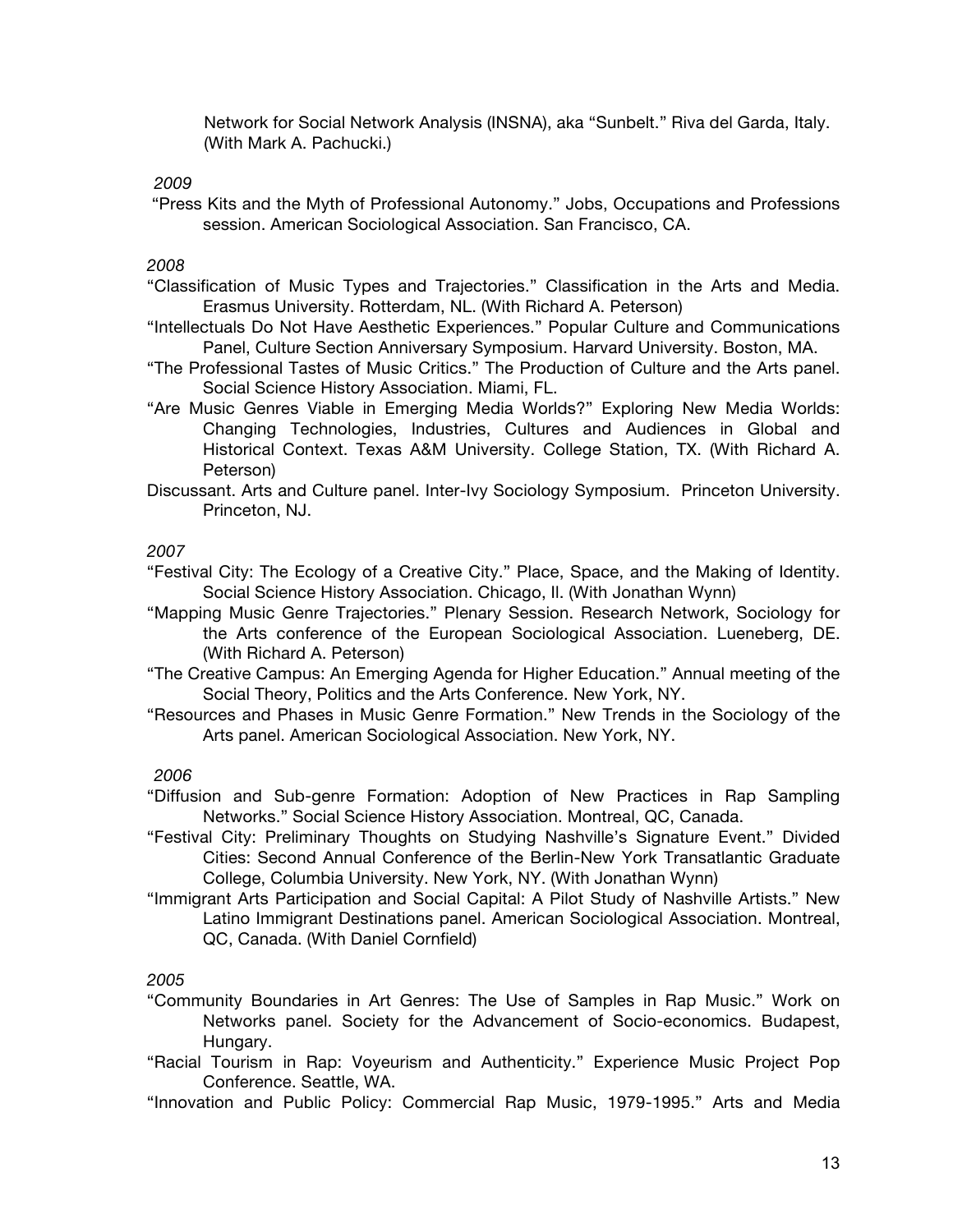Industries panel, Arts and Cultural Policy Mini-Conference. Eastern Sociological Society. Washington, D.C.

"Immigrant Arts in Nashville." Engaging Art: Working Meeting of Authors and Advisors Conference, Curb Center for Arts, Enterprise and Public Policy at Vanderbilt University. Nashville, TN. (With Daniel Cornfield)

#### *2004*

"Organizing the Dilemma of Innovation: Authenticity in Rap Music." Creativity, Innovation, and Ideas panel. American Sociological Association. San Francisco, CA.

#### *2003*

"Sonic Networks: Economic, Stylistic, and Expressive Dimensions of Rap Music, 1979- 1995." Sociology of Music Mini-Conference. Emory University. Atlanta, GA.

"Why is Saddam Hussein rapping for the CIA?" Society in the Age of Intelligent Machines Conference. Buffalo, NY.

Discussant. Society for the Study of Symbolic Interaction.

#### *2001*

"Subcontracting to Absorb Innovation: Rap Music and the Birth of New Musical Genres." Sociology of Culture panel. American Sociological Association. Anaheim, CA.

#### *2000*

"Postmodern Pathways: Links to Success in the Rap World." Sociology of Culture roundtables. American Sociological Association. Washington, DC.

- "Rapping Up the Charts: Achievement and Influence Among Rap Artists." The Culture Society panel. International Sociological Association. Barcelona, SP.
- "Rap and Relationships: Network Analysis of the Structure of an Art World." The Cultural Politics of Contemporary Music panel. Eastern Sociological Society. Baltimore, MD.

#### *1998*

"Matching Mobilization Strategies with Elements of Religious Rights Discourse." Sociology of Religion roundtables. American Sociological Association. San Francisco, CA.

"Promise Keepers in Perspective: Organizational Characteristics and Men's Movements." Collective Behavior and Social Movements roundtables. American Sociological Association. San Francisco, CA. (With Amy Schindler)

#### *1997*

"The Limits of Wealth: Social Action Against the Roman Catholic Church by Women." Sociology of Religion roundtables. American Sociological Association. Toronto, ONT, Canada. (With Hugh F. Lena)

#### **TEACHING EXPERIENCE**

At Teachers College, Columbia University Arts in Context (g) Diversity in the Arts (g) Art & Pop (g) Masters Seminar in Arts Administration (g)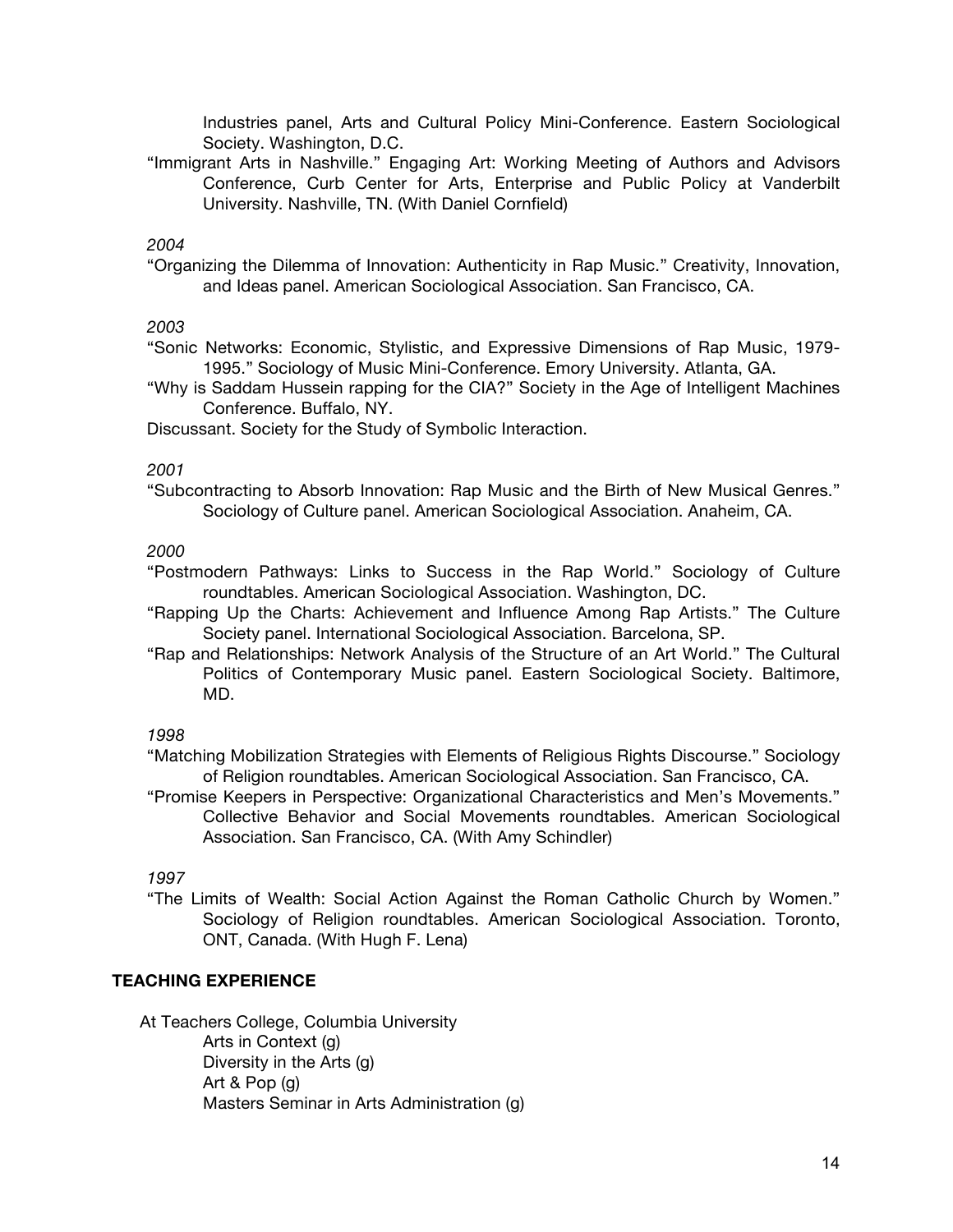Principles and Practices in Arts Administration (g) Principles and Practices in Arts Administration: Performing Arts (g) Cultural Policy (g)

At Barnard College

Institutional Analysis in Organizations (u) Senior Thesis Seminar (u) Culture in America (u) The Culture Industry (u)

At Vanderbilt University

The Sociology of Culture (u, g) Sociology of Culture II: Production and Institutions (u, g) Introduction to Sociology (u) The Sociology of Hip Hop and Rap Music (u) The Social Construction of Hip Hop and Rap Music (u) Popular Culture Dynamics (u)

At Columbia University, Arts & Sciences Mass Media and Popular Culture (u) Evaluation of Evidence (u)

# **Dissertation Committees**

- 2018 Allison Faye. "Responding to Works of Art." (4<sup>th</sup> Reader)
- 2017 Elizabeth Rosini. "Leaning Back In: Achieving Prestige." (4<sup>th</sup> Reader)
- 2016 Jerome Hendricks. University of Illinois, Chicago, Sociology. (External member)
- 2016 Lou Lahana. "Technology-Enabled Social Action: Middle School Students Enhancing Their World." (4<sup>th</sup> Reader)
- 2015 Barbara Lister-Sink. "A Mixed Methods Study of Students' Perceptions of an Interdisciplinary Method for Teaching Injury-Preventive Piano Technique." Ed.D.. Teachers College, Columbia University. (4<sup>th</sup> Reader)
- 2014 Linda D'Agostino. "Teacher Attitudes Toward Visual Arts Education Identification of Artistically Gifted Students." Ed.D., Teachers College, Columbia University. (4<sup>th</sup> Reader)
- 2014 Stephanie J. Phillips. ""The Stage and the Dance *in Medias Res*: An Ethnographic Study of Ideologies Associated with Tradition and Continuity in a French Ballet Academy in the United States." Ph.D., Teachers College, Columbia University. (4<sup>th</sup> Reader)
- 2008 Chair. George Sanders. "'Late' Capital: Contemporary American Deathways." Vanderbilt University; Sociology. Assistant Professor at Oakland University.
- 2007 Steve Lee. "Musical Stratification: Explaining the Aesthetic Mobility of Music Genres"." Vanderbilt University, Sociology. Adjunct Professor and Senior Institutional Research Analyst at Chapman University. (2<sup>nd</sup> Reader)
- 2006 Ken Spring. "The Regularization of Risk in Music Scenes." Vanderbilt University, Sociology. Associate Professor and Associate Dean for Academics for the College of Arts and Sciences at Belmont University. (2<sup>nd</sup> Reader)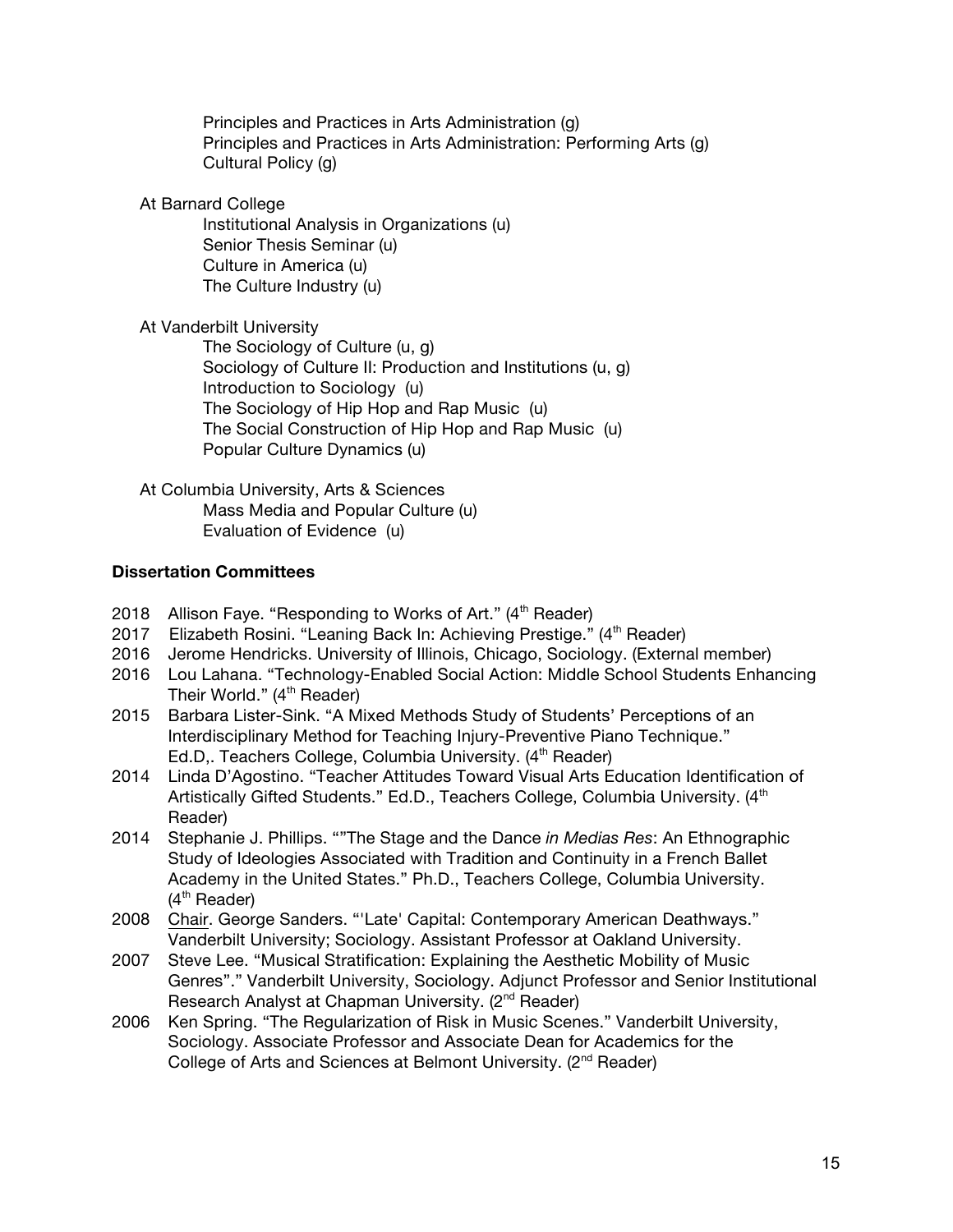### **PROFESSIONAL AND UNIVERSITY SERVICE**

- 1. Panel Convener. 2018, Social Network Ties: Strength, Stability and Consequences Panel, American Sociological Association
- 2. Member. 2017-9, Teachers College, Columbia University Campus Safety Committee
- 3. Member. 2017, 2018, Teachers College, Columbia University Minority Postdoctoral Fellowship Selection Committee
- 4. Member. 2016-8, Teachers College, Arts and Humanities, Curriculum Review **Committee**
- 5. Member. 2016, Columbia University School of Professional Studies, Ad Hoc Faculty Evaluation Committee
- 6. External Member. 2015-6, Columbia University Department of Sociology Search Committee, LGBTQ scholar (cancelled)
- 7. Member. 2016-8, Teachers College, Columbia University Affirmative Action Committee
- 8. Member. 2015-6, Teachers College, Columbia University Faculty Salary Committee
- 9. Member. 2015-6, Teachers College, Columbia University Dean's Grants for Faculty **Committee**
- 10. Member. 2014-5, Teachers College, Columbia University Committee to review Doctoral Research Fellowship Applications
- 11. Member. 2014, Teachers College, Columbia University Provost's Intellectual Property Working Group
- 12. Faculty Sponsor. 2014, Student Advocates for the Arts
- 13. Member. 2013-6, Teachers College, Columbia University A&H Department Working Group on Diversity and Social Justice
- 14. Panel Organizer. 2016. Two "Popular Culture" Regular Sessions. "Open Topic" Sociology of Culture Section Session. (& Delegating the organization of five other panels as Section Chair-Elect) American Sociological Association. Seattle, WA.
- 15. Conference Organizing Committee. 2014-5. Experience Music Project Pop Music Conference. Seattle, WA.
- 16. Panel Organizer. 2013. "Popular Culture, I & II" Regular Session, American Sociological Association. New York, NY.
- 17. Discussant. 2012, 2008, 2004. American Sociological Association.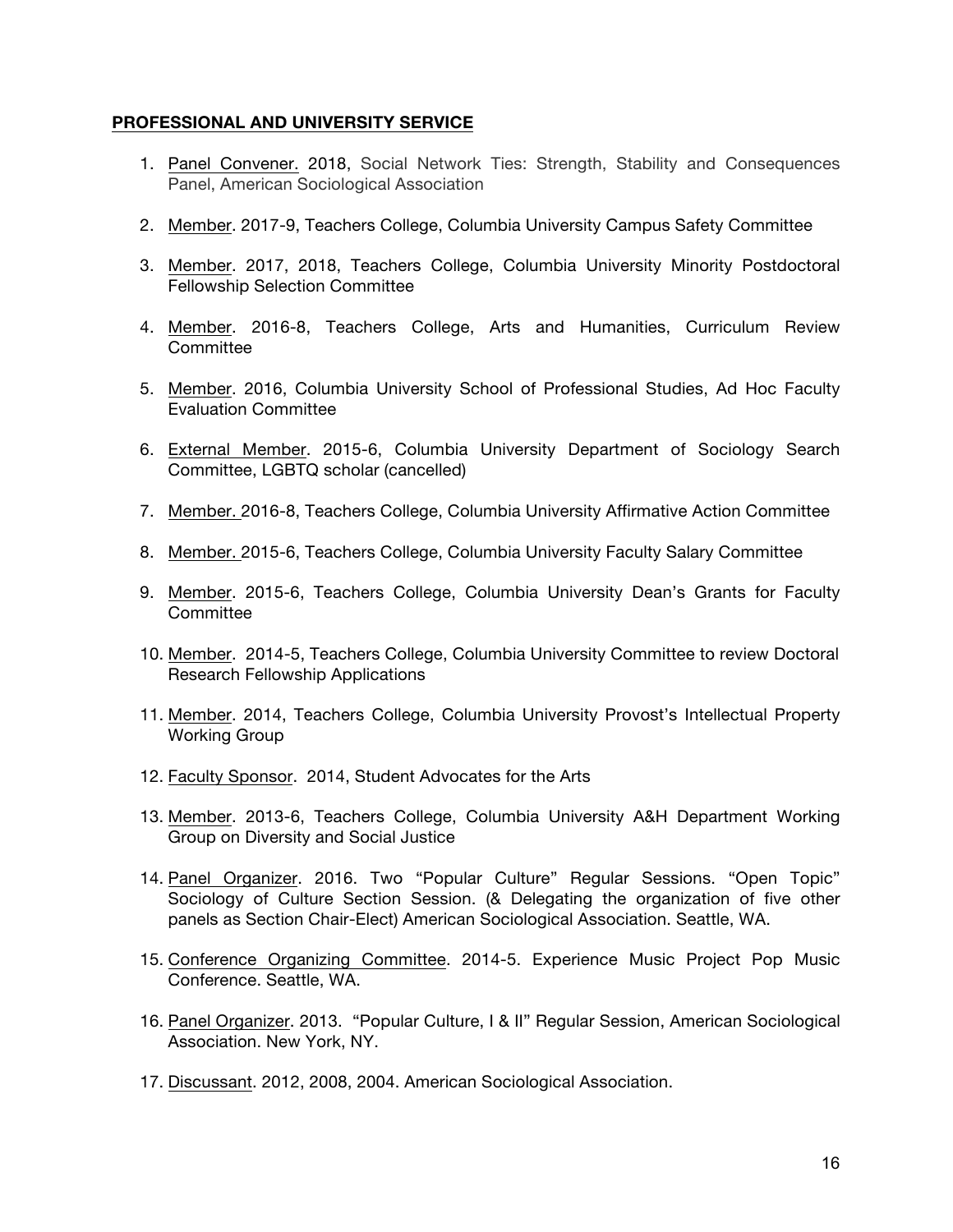- 18. Panel Organizer. 2010. "The Aesthetics of Politics," Politics, Criticism and the Arts Conference. Vanderbilt University.
- 19. Discussant. 2010-08, 2006. Social Science History Association.
- 20. Workshop Organizer. 2009-10. Culture and Creativity Workshop, Curb Center for Arts, Enterprise and Public Policy, Vanderbilt University.
- 21. Faculty Advisor. 2004-9,Sustained Dialogue, Vanderbilt University.
- 22. Member. 2009-10, Vanderbilt University Sociology Undergraduate Task Force.
- 23. Member. 2008-9, Vanderbilt University Graduate Program Committee.
- 24. Member. 2006-7, Vanderbilt University Faculty Recruitment Committee.
- 25. Member. 2006-7, Vanderbilt University Community Giving Campaign Allocations Committee.
- 26. Regular Session Organizer. 2008. "Popular Culture," American Sociological Association. Boston, MA.
- 27. Member. 2005-6, Vanderbilt University Undergraduate Program Committee.
- 28. Discussant. 2005. "Engaging Art." Curb Center for Arts, Enterprise and Public Policy and the Wallace Foundation.
- 29. Panel Organizer. 2005. "Arts and Media Industries," Arts and Cultural Policy Mini-Conference, Eastern Sociological Society. Washington, D.C.
- 30. Roundtable Organizer. 2005. "Open Submission Refereed Roundtables," American Sociological Association. Philadelphia, PA. (With Richard A. Peterson)
- 31. Member. 2004-5, Vanderbilt University Ripple in the Pond Scholarship Award Committee.
- 32. Member. 2003-5, Vanderbilt University Department Colloquium Committee.
- 33. Assistant Director of Undergraduate Studies. 2002-3, Columbia University, Department of Sociology.
- 34. Seminar Coordinator. 1999-2001, Columbia University, Department of Sociology, Graduate Professionalization Seminar.

### **External Reviewer**

American Journal of Sociology American Sociological Review Bloomsbury Academic City College of New York's Internal Research Award Program